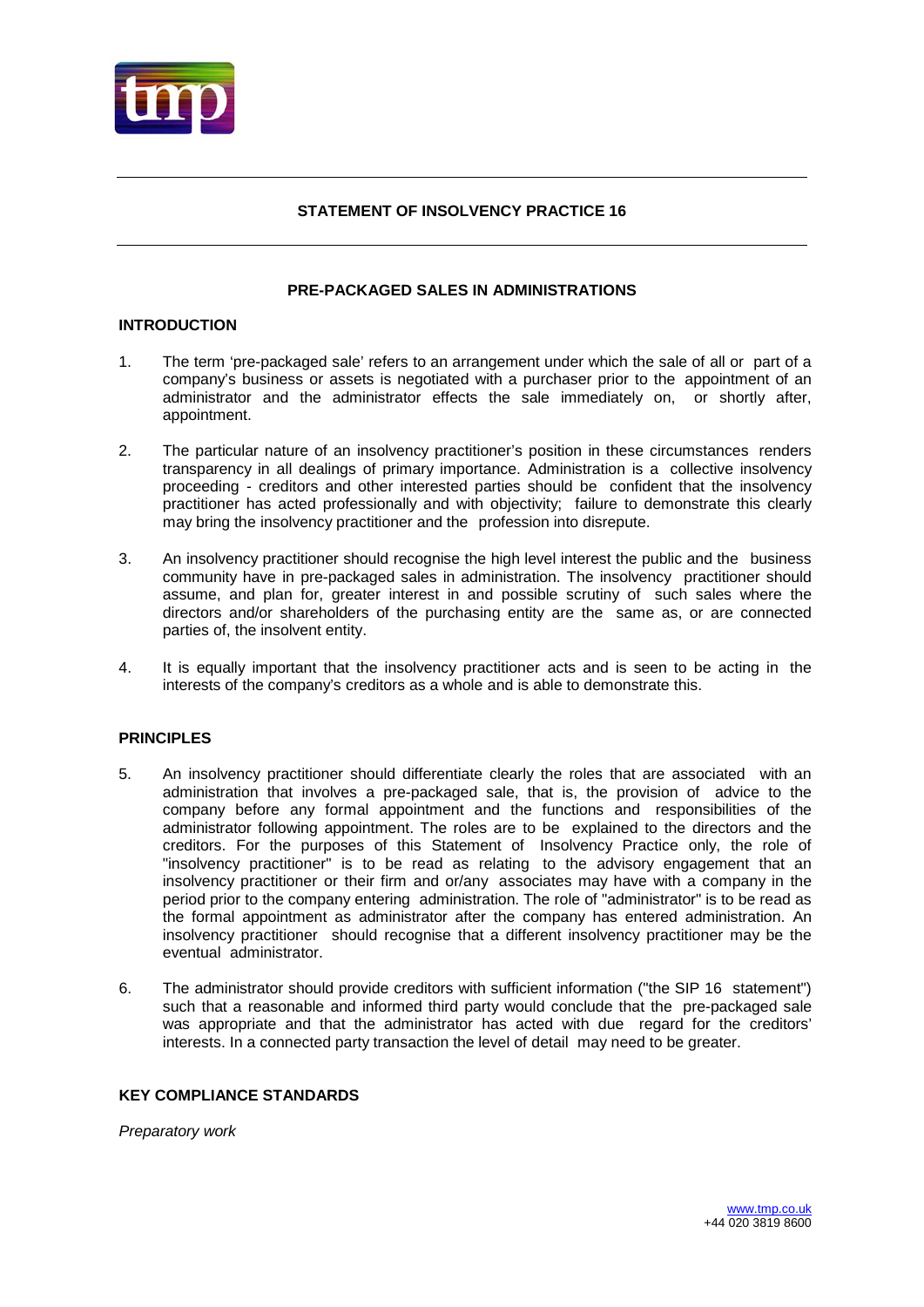

- 7. An insolvency practitioner should be clear about the nature and extent of the role of advisor in the pre-appointment period. When instructed to advise the company or companies in a group, the insolvency practitioner should make it clear that the role is not to advise the directors or any parties connected with the purchaser, who should be encouraged to take independent advice. This is particularly important if there is a possibility that the directors may acquire an interest in the business or assets in a pre-packaged sale.
- 8. An insolvency practitioner should bear in mind the duties and obligations which are owed to creditors in the pre-appointment period. The insolvency practitioner should recognise the potential liability which may attach to any person who is party to a decision that causes a company to incur credit and who knows that there is no good reason to believe it will be repaid. Such liability is not restricted to the directors.
- 9. The insolvency practitioner should ensure that any connected party considering a prepackaged purchase is aware of their ability to approach the pre-pack pool (see appendix) and the potential for enhanced stakeholder confidence from the connected party approaching the pre-pack pool and preparing a viability statement for the purchasing entity.
- 10. An insolvency practitioner should keep a detailed record of the reasoning behind both the decision to undertake a pre-packaged sale and all alternatives considered.
- 11. The insolvency practitioner should advise the company that any valuations obtained should be carried out by appropriate independent valuers and/or advisors, carrying adequate professional indemnity insurance for the valuation performed.
- 12. If the administrator relies on a valuation or advice other than by an appropriate independent valuer and/or advisor with adequate professional indemnity insurance this should be disclosed and with the reason for doing so and the reasons that the administrator was satisfied with the valuation, explained.

### *Marketing*

- 13. Marketing a business is an important element in ensuring that the best available consideration is obtained for it in the interests of the company's creditors as a whole, and will be a key factor in providing reassurance to creditors. The insolvency practitioner should advise the company that any marketing should conform to the marketing essentials as set out in the appendix to this Statement of Insolvency Practice.
- 14. Where there has been deviation from any of the marketing essentials, the administrator is to explain how a different strategy has delivered the best available outcome.

## *After appointment*

15. When considering the manner of disposal of the business or assets the administrator should be able to demonstrate that the duties of an administrator under the legislation have been met.

### *Disclosure*

16. An administrator should provide creditors with a detailed narrative explanation and justification (the SIP 16 statement) of why a pre-packaged sale was undertaken and all alternatives considered, to demonstrate that the administrator has acted with due regard for their interests. The information disclosure requirements in the appendix should be included in the SIP 16 statement unless there are exceptional circumstances, in which case the administrator should explain why the information has not been provided. In any sale involving a connected party, it is very unlikely that commercial confidentiality alone would outweigh the need for creditors to be provided with this information.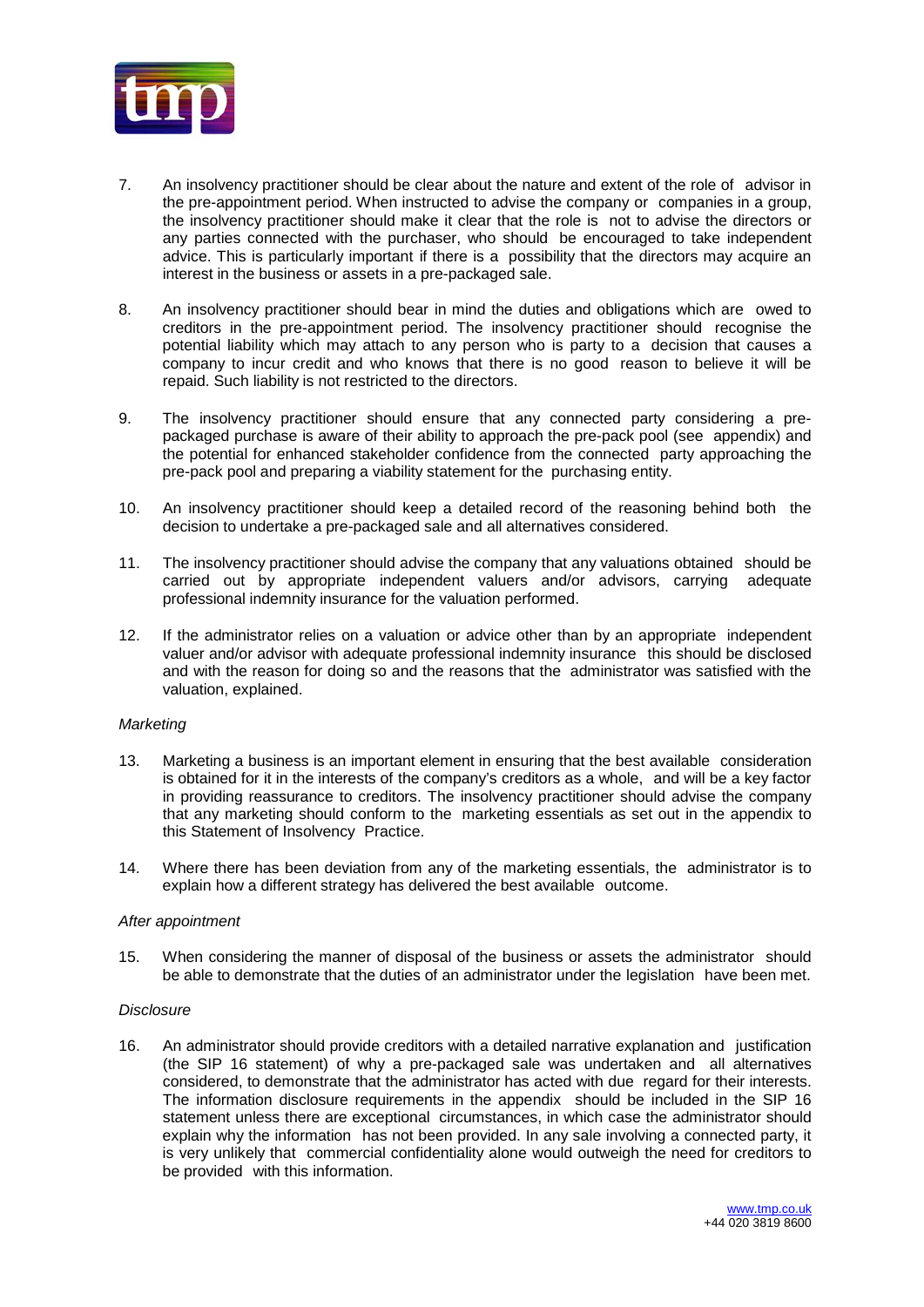

- 17. The explanation of the pre-packaged sale in the SIP 16 Statement should be provided with the first notification to creditors and in any event within seven calendar days of the transaction. If the administrator has been unable to meet this requirement, the administrator will provide a reasonable explanation for the delay. The SIP 16 statement should be included in the administrator's statement of proposals filed at Companies House.
- 18. The administrator should recognise that, if creditors have had to wait until, or near, the statutory deadline for the proposals to be issued there may be some confusion on the part of creditors when they do receive them, the sale having been completed sometime before. Accordingly, when a pre-packaged sale has been undertaken, the administrator should seek any requisite approval of the proposals as soon as practicable after appointment and, ideally, the proposals should be sent with the notification of the sale. If the administrator has been unable to meet this requirement the proposals should include an explanation for the delay.
- 19. The Insolvency Act 1986 and the Insolvency (Northern Ireland) Order 1989 permits an administrator not to disclose information in certain limited circumstances. This Statement of Insolvency Practice will not restrict the effect of those statutory provisions.

**Effective date:** This SIP applies to insolvency appointments starting on or after 1 November 2015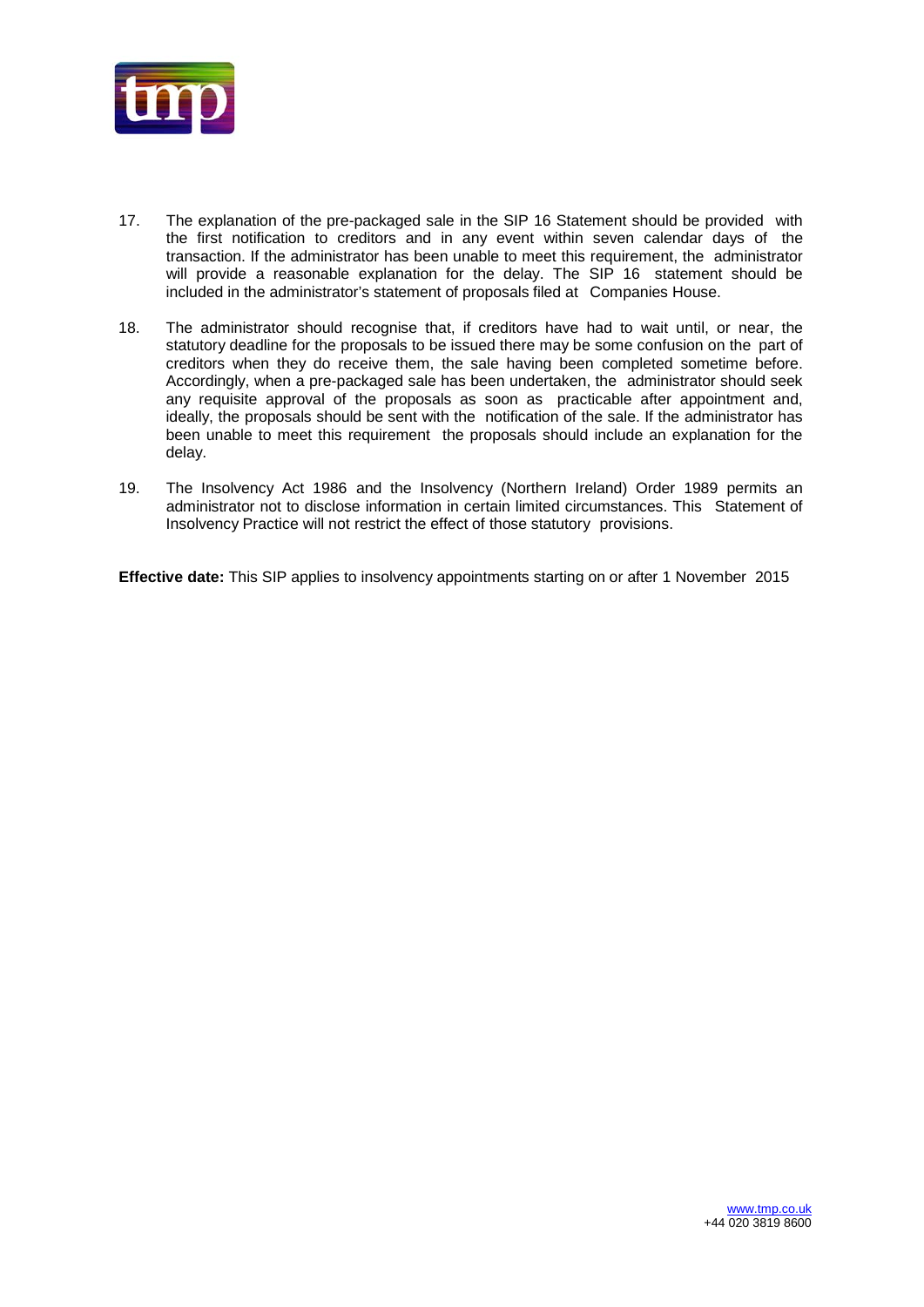

# **Marketing essentials**

Marketing a business is an important element in ensuring that the best available consideration is obtained for it in the interests of creditors, and will be a key factor in providing reassurance to creditors. Any marketing should conform to the following:

- **Broadcast**  the business should be marketed as widely as possible proportionate to the nature and size of the business – the purpose of the marketing is to make the business's availability known to the widest group of potential purchasers in the time available, using whatever media or other sources are likely to achieve this outcome.
- **Justify the marketing strategy –** the statement to creditors should not simply be a list of what marketing has been undertaken. It should explain the reasons underpinning the marketing and media strategy used.
- **Independence** where the business has been marketed by the company prior to the insolvency practitioner being instructed, this should not be used as a justification in itself to avoid further marketing. The administrator should be satisfied as to the adequacy and independence of the marketing undertaken.
- **Publicise rather than simply publish -** marketing should have been undertaken for an appropriate length of time to satisfy the administrator that the best available outcome for creditors as a whole in all the circumstances has been achieved. Creditors should be informed of the reason for the length of time settled upon.
- **Connectivity -** include online communication alongside other media by default. The internet offers one of the widest populations of any medium. If the business is not marketed via the internet, this should be justified.
- **Comply or explain –** particularly with sales to connected parties where the level of interest is at its highest, the administrator needs to explain how the marketing strategy has achieved the best available outcome for creditors as a whole in all the circumstances.

### **Information disclosure requirements in the SIP 16 statement**

The administrator should include a statement explaining the statutory purpose pursued, confirming that the transaction enables the statutory purpose to be achieved and that the outcome achieved was the best available outcome for creditors as a whole in all the circumstances.

The following information should be included in the administrator's explanation of a pre- packaged sale, as far as the administrator is aware after making appropriate enquiries:

### *Initial introductions*

The source (to be named) of the initial introduction to the insolvency practitioner and the date of the administrator's initial introduction.

### *Pre-appointment matters*

The extent of the administrator's (and that of their firm, and/or any associates) involvement prior to appointment.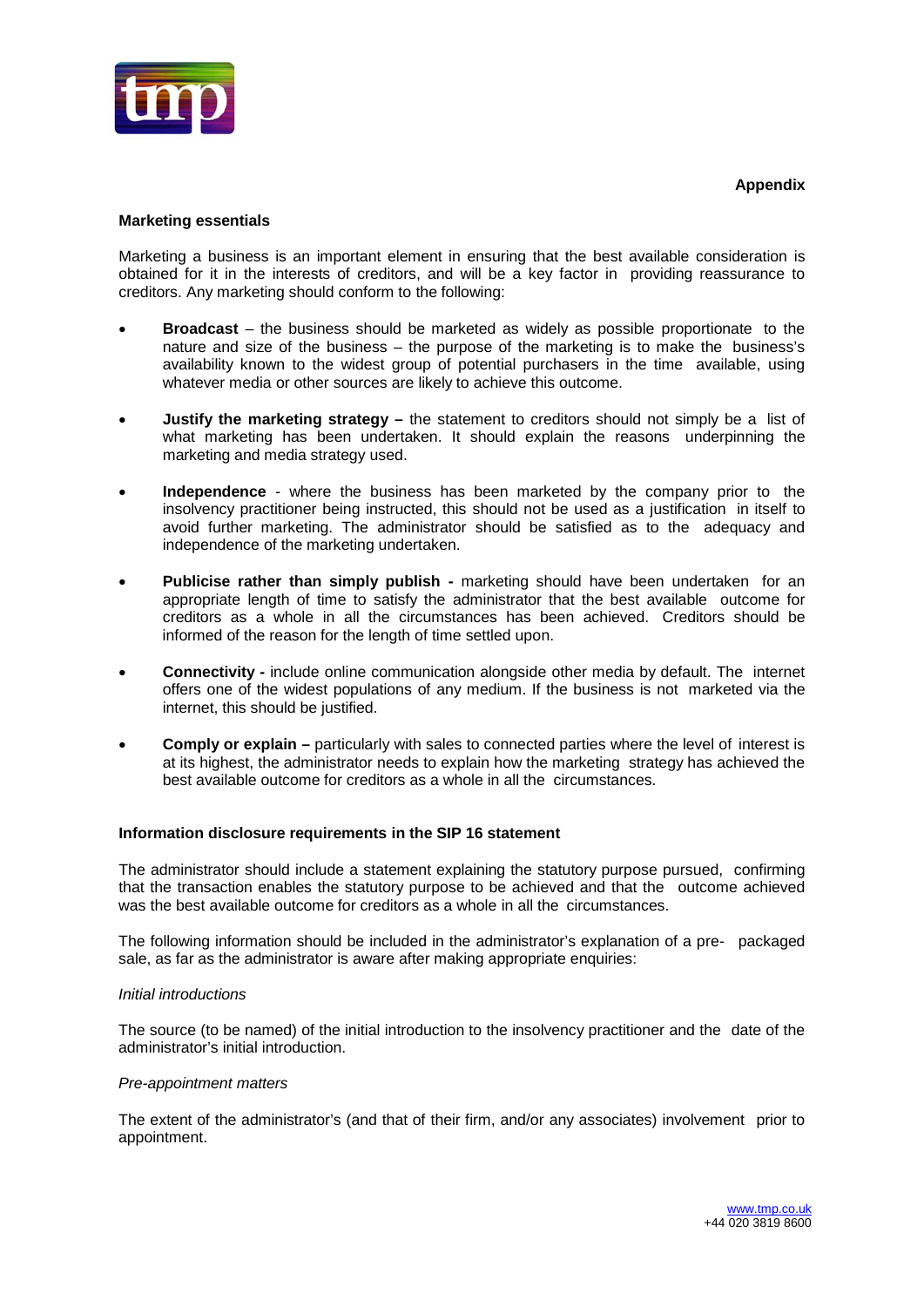

The alternative options considered, both prior to and within formal insolvency by the insolvency practitioner and the company, and on appointment the administrator with an explanation of the possible outcomes.

Whether efforts were made to consult with major or representative creditors and the upshot of any consultations. If no consultation took place, the administrator should explain the reasons.

Why it was not appropriate to trade the business and offer it for sale as a going concern during the administration.

Details of requests made to potential funders to fund working capital requirements. If no such requests were made, explain why.

Details of registered charges with dates of creation.

If the business or business assets have been acquired from an insolvency process within the previous 24 months, or longer if the administrator deems that relevant to creditors' understanding, the administrator should disclose both the details of that transaction and whether the administrator, administrator's firm or associates were involved.

#### *Marketing of the business and assets*

The marketing activities conducted by the company and/or the administrator and the effect of those activities. Reference should be made to the marketing essentials above. Any divergence from these essentials is to be drawn to creditor's attention, with the reasons for such divergence, together with an explanation as to why the administrator relied upon the marketing conducted.

#### *Valuation of the business and assets*

The names and professional qualifications of any valuers and /or advisors and confirmation that they have confirmed their independence and that they carry adequate professional indemnity insurance. In the unlikely event that valuers and /or advisors who do not meet these criteria have been employed, the reasons for doing so should be explained.

The valuations obtained for the business or its underlying assets. Where goodwill has been valued, an explanation and basis for the value given.

A summary of the basis of valuation adopted by the administrator or the valuers and/or advisors.

The rationale for the basis of the valuations obtained and an explanation of the value achieved of the assets compared to those valuations.

If no valuation has been obtained, the reason for not having done so and how the administrator was satisfied as to the value of the assets.

#### *The transaction*

The date of the transaction.

Purchaser and related parties

- The identity of the purchaser.
- Any connection between the purchaser and the directors, shareholders or secured creditors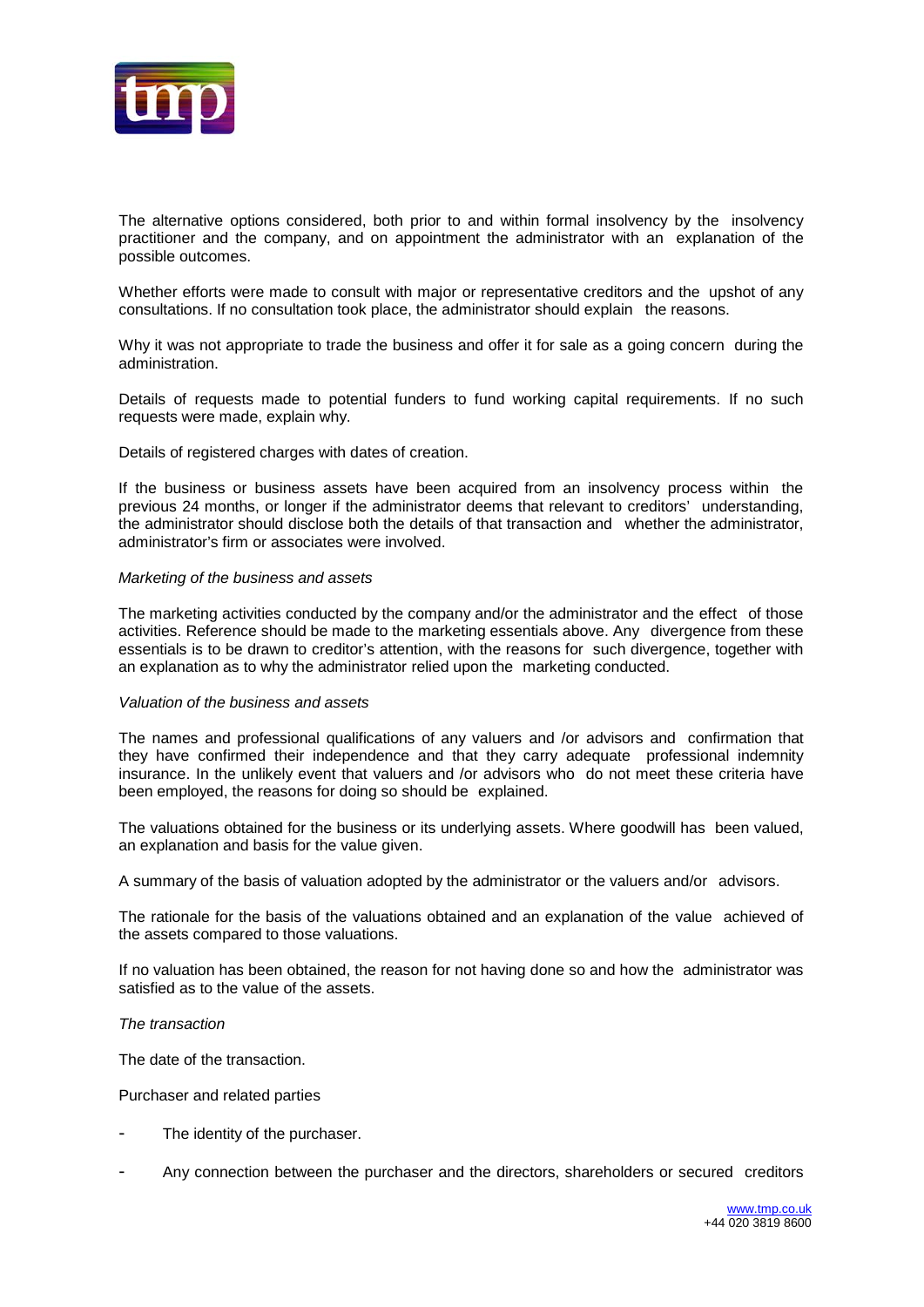

of the company or their associates.

- The names of any directors, or former directors (or their associates), of the company who are involved in the management, financing, or ownership of the purchasing entity, or of any other entity into which any of the assets are transferred.
- In transactions impacting on more than one related company (e.g. a group transaction) the administrator should ensure that the disclosure is sufficient to enable a transparent explanation (for instance, allocation of consideration paid).
- Whether any directors had given guarantees for amounts due from the company to a prior financier and whether that financier is financing the new business.

### Assets

Details of the assets involved and the nature of the transaction.

## Sale consideration

- The consideration for the transaction, terms of payment and any condition of the contract that could materially affect the consideration.
- The consideration disclosed under broad asset valuation categories and split between fixed and floating charge realisations (where applicable) and the method by which this allocation of consideration was applied.
- Any options, buy-back agreements, deferred consideration or other conditions attached to the transaction.
- Details of any security taken by the administrator in respect of any deferred consideration. Where no such security has been taken, the administrator's reasons for this and the basis for the decision that none was required.
- If the sale is part of a wider transaction, a description of the other aspects of the transaction.

# **Connected Party transactions only**

Where the sale has been undertaken to a connected party the additional details should be included in the SIP 16 statement.

In this context only, a connected party is as defined in section 249 and 435 of the Insolvency Act 1986 and Article 7 and Article 4 of the Insolvency (NI) Order 1989, provided that in determining whether any person or company has control under section 435(10) and Article 4(10), sales to secured lenders who hold security for the granting of the loan (with related voting rights) as part of the secured lender's normal business activities, over one third or more of the shares in the insolvent company, are not included.

### Pre-pack pool

The administrator should include one of the following in the SIP 16 statement –

a statement that the pre-pack pool has been approached by the connected party, or not;